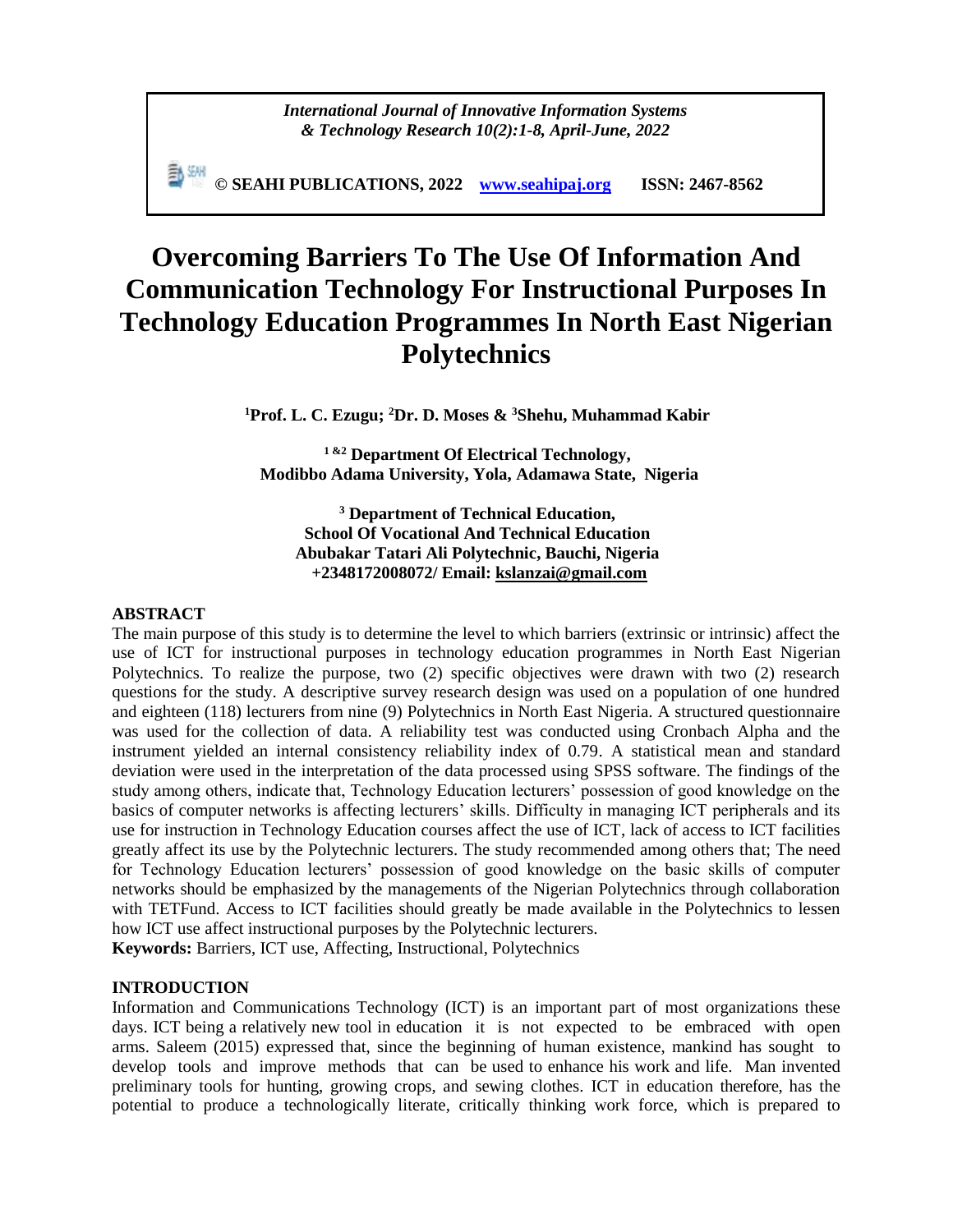participate fully in the global economy of the 21st century by transforming teaching. According to Guma, Faruque, and Khushi (2018), ICT is seen as an innovative approach introduced to enhance the efficiency of teaching and learning using electronic information. ICT is therefore, an electronic means of capturing, processing, storing and communicating information in the teaching-learning process.

The use of ICT for instruction as opined by Hashim, (2015) encourages independent and active learning, and self-responsibility for learning. This view indicates that, the use of ICT in the classroom teachinglearning is very important because it provides opportunities for teachers and students to operate, store, manipulate, and retrieve information. ICT as a versatile instrument has the capability not only of engaging students in instructional activities to increase their learning, but of helping them to solve complex problems to enhance their cognitive skills (Guma, Faruque, and Khushi 2018). It is therefore based on the above view that, ICT is widely recognized as a vital resource in economic, social, political and educational development.

Ghavifekr, and Wan Athirah (2015) observed that, it is generally believed that ICT influences teaching as a profession and therefore serves as a key to the improvement of education; it brings changes in education and learning as well as the rest of society. These changes need to be seen in Nigerian Polytechnics so that lecturers and other instructor has to be familiar with the use of modern instructional settings that unite pedagogy and academic life within its entirety.

Polytechnics constitute one category of Tertiary institutions recognized by the National Policy on Education (NPE). The aim of establishing Polytechnics in Nigeria is to train technologists, technicians and management skills in courses leading to the awards of Certificates, National Diploma (ND), Higher National Diploma (HND) and Advanced Professional Diploma which are relevant to the needs, aspirations and the development of the nation's diverse economy and industries. The National Board for Technical Education (NBTE), is the main agency for Regulating Nigerian Polytechnic education. The agency makes it clear that the main objectives of polytechnic education are; the promotion of technical and vocational education and training, technology transfer and skills development to enhance the socioeconomic development of the country (NBTE 2015). Aelore (2012) pointed out that, the nature of training made available in Nigerian Polytechnics is such that prepares the students to be able to apply the knowledge acquired to solve real time problems that cut across various areas of human needs.

Based on the need for education particular in the Polytechnics in Nigeria, Amin (2018) was of the view that, education is a socially oriented activity and that quality education has traditionally been associated with strong teachers having high degrees of personal contact with learners. Therefore, the use of ICT in Nigerian Polytechnics for teaching and learning is a complex process and can lead one to a number of difficulties. These difficulties are known as *"barriers"*. A barrier is defined as "any condition that makes it difficult to make progress or to achieve an objective" (WordNet Website). Khalid (2019) pointed out that, barriers to teacher use of ICT have been categorised into two, extrinsic and intrinsic barriers. In one study, Ertmer in (Khalid, 2019) referred to extrinsic barriers as 'first order' and cited; (*access, time, support, resources and training*) while he referred to intrinsic barriers as 'second order' and cited; (*attitudes, beliefs, practices and resistance to change*). In another research Syed Noor-Ul-Amin (2013) pin pointed challenges to technology integration that are external (Extrinsic) to the teacher including; (*access to resources, training, and support*). Barriers that are internal (Intrinsic) to teachers including; *(their attitudes and beliefs, resistance toward technology in the classroom, and their knowledge and skills*). It is in line of the above opinion, this research work sees Extrinsic barriers, as the first order barriers that result from; inadequate and/or inappropriate configuration of ICT infrastructures, including access, time, support, resources and training while Intrinsic barriers, are the second order barriers that relate to teachers' personal experience and awareness, including; skills, attitudes, beliefs and practices.

#### **Statement of the Problem**

In Nigerian higher institutions, the use of ICT for instruction is not being given attention as pointed out by Maila, (2020) and this hinders its use for instructional purposes and has also affected the technological development of Nigerian Polytechnics system. A common problem is that, the Nigerian Polytechnics lecturers lack attitude and skills toward effective utilization of computers in education, socioorganizational factor, school culture, administrative support, school support, they also lack pressure to use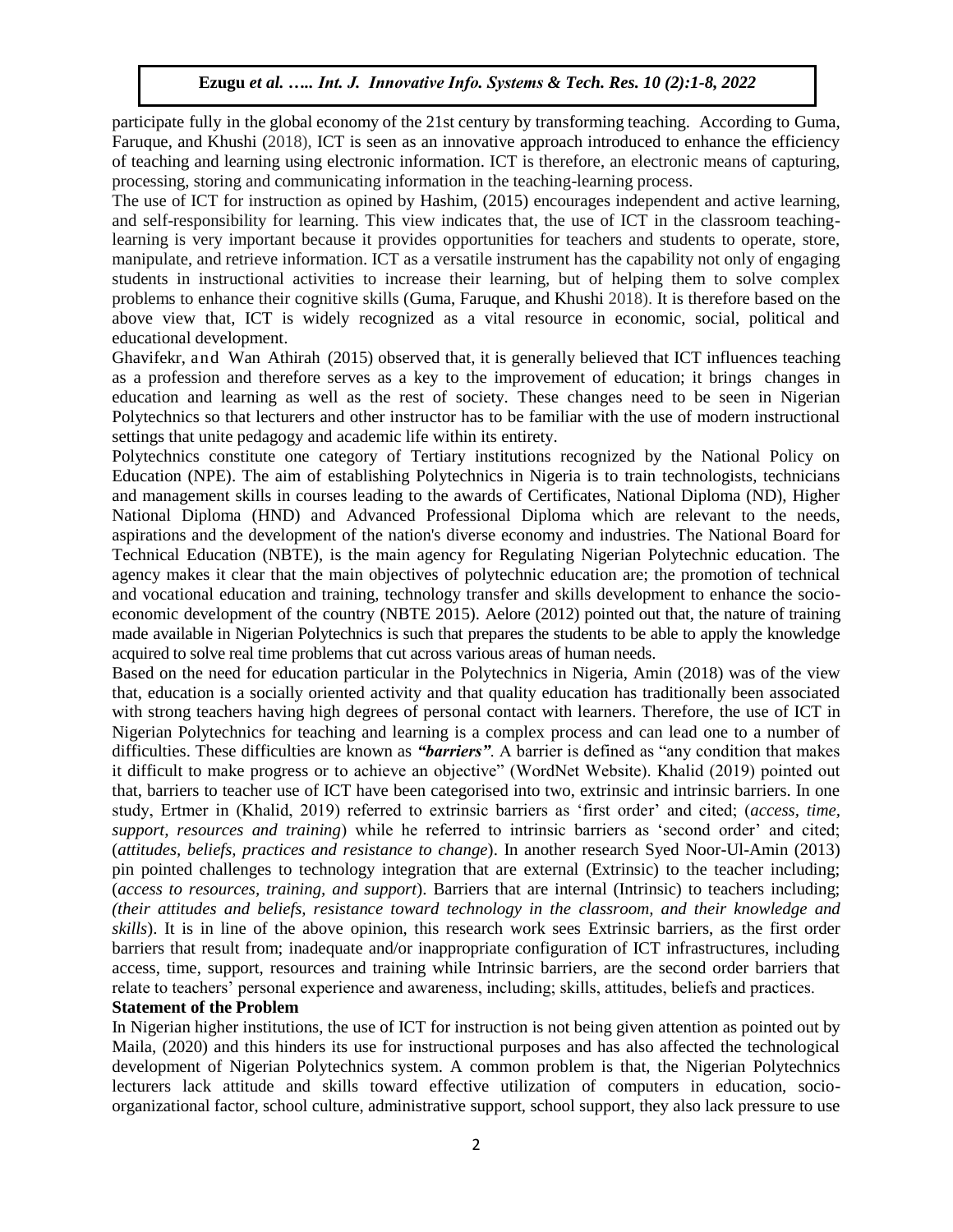technology changes of ICT for instruction. Limited or no access to ICT, poor quality of supporting staff. All these are barriers that result to a low motivation and lack of confidence in using new technologies for instruction in the Nigerian Polytechnics and therefore affect utilization of ICTs and need to be overcome. It is based on the said problems pointed above therefore, forms the basis of this research work by proposing the way forward for overcoming barriers (Intrinsic or Extrinsic or both) that prevent lecturers from using ICT for instructional purposes at the North Eastern Nigerian Polytechnics.

## **Objectives and Research Questions for the Study**

The main purpose of this study is to identify and suggest the possible ways for overcoming barriers (extrinsic or intrinsic) to the use of ICT for instructional purposes in technology education programmes in Polytechnics of North East Nigeria. Specifically, the study seeks to;

- 1. Determine the extent to which lecturers' skills in the use of ICT for instructional purposes affect teaching and learning in Polytechnics in North East Nigeria
- 2. Determine extent to which access to ICT facilities affect lecturers' use for instructional purposes in Polytechnics in North East Nigeria

Based on the purpose of this study, the following research questions were drawn to guide the research;

- 1. To what extent do lecturers' skills in the use of ICT for instructional purposes affect teaching and learning in Polytechnics in North East Nigeria?
- 2. To what extent does access to ICT facilities affect their use for instructional purposes in Polytechnics in North East Nigeria?

## **Significance and Scope of the Study**

The findings of this research will be beneficial to the following: The Polytechnic administrators, the Polytechnic Lecturers and the Federal Government of Nigeria. The findings would be of benefit to the Polytechnics administrators by identifying their strengths and weaknesses in terms of lecturers' confidence in the use of new technologies in the classroom. The Lecturers in the institutions will also find the outcome of this work as beneficial by making them to become aware of the technical competencies expected of them and the challenges ahead of them in their quest for new innovative knowledge which will keep them informed with the current trend in the world of instructional delivery in line with internationally accepted practice. Accordingly, the Federal Government of Nigeria will find the outcome of this work useful by determining the existing facilities for ICT- instructional capacity and its level in the Nigerian Polytechnics. This will help the government to determine the next step to be taken in ICT policy usage, planning and implementation, especially in the education sub-sector for a sufficient in-service training programme.

The study is limited to the level to which barriers (Extrinsic or Intrinsic) affect the use of ICT for instruction purposes in Technology course, ICT proficiency/confidence level of the lecturers, access to facilities for ICT activities in the North Eastern Nigerian Polytechnics. Specifically, the study is limited to all the Polytechnics in the North Eastern Nigeria with more emphasis for overcoming extrinsic and intrinsic barriers that become an obstacle to the use of ICT in Technology courses at the Polytechnics level.

## **METHODOLOGY**

A purposeful survey research design was employed. This is because according to Best and Kahn, a purposeful survey design is that which is used where a study employs questionnaire to determine opinions, preferences, attitude and perceptions of people about an issue. This entails the reason for its use so as to suggest possible ways of overcoming the barriers (extrinsic or Intrinsic) to the use of ICT for instructional purposes in Nigerian Polytechnics.

The geographical area of the study covers the Polytechnics within North Eastern part of Nigeria. There are eight (8) Polytechnics located in various cities across the six States. Therefore, the study area comprises of eight Polytechnics located in various towns and cities across the North East States. The North East (NE) Geopolitical Zone of Nigeria covers close to one third (280,419 km<sup>2</sup>) of Nigeria's land area (909,890km<sup>2</sup>). The Zone comprises of six (6) states: Adamawa, Bauchi, Borno, Gombe, Taraba and Yobe.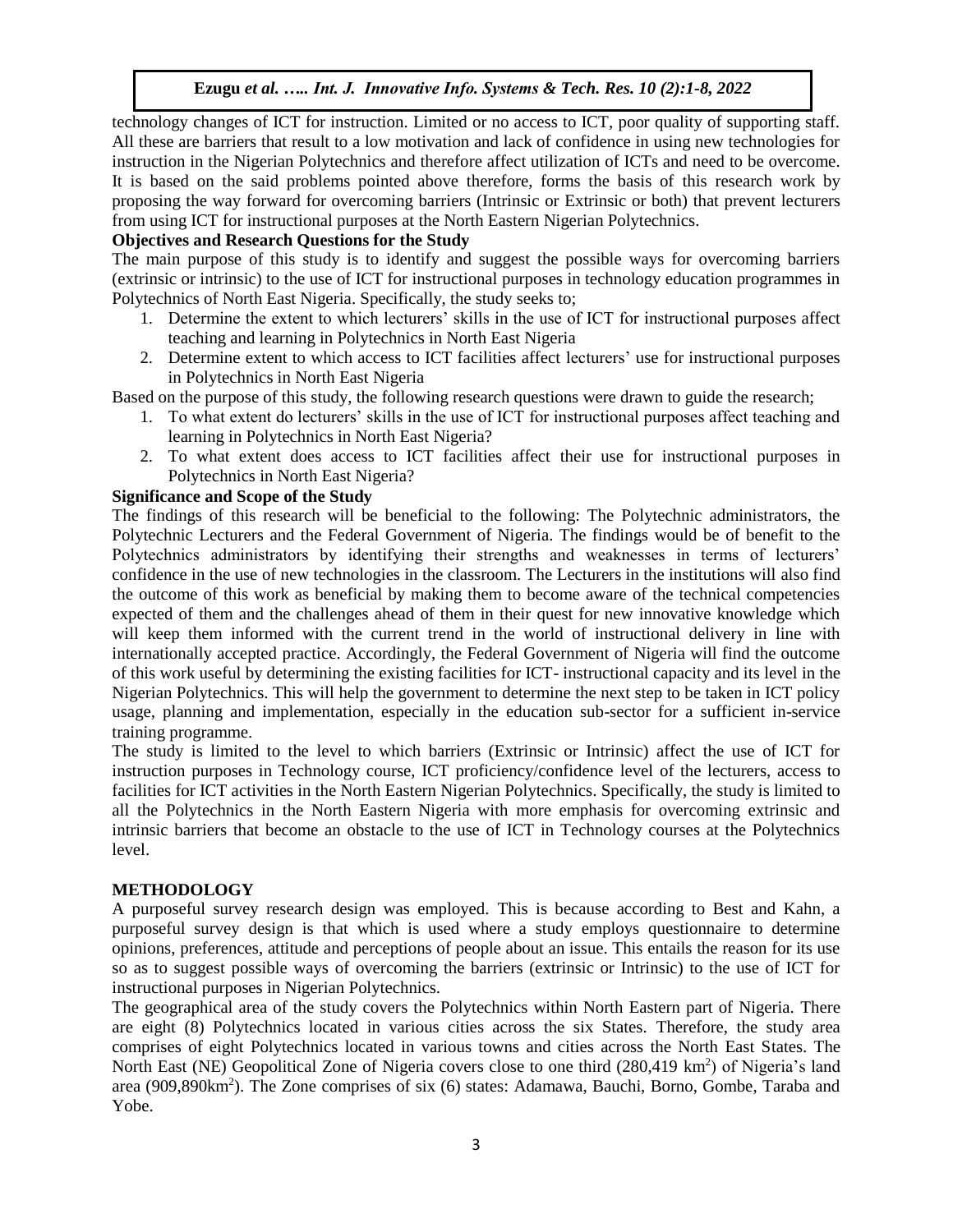The population for this study consists of one hundred and eighteen (118) Technology courses lecturers of the eight Polytechnics from the six states. For a conformity and consistence, a single set of instruments was used for this study. Therefore, a structured questionnaire tagged "Polytechnics Lecturers Opinion Questionnaire on the use of ICT for instruction (PLOQ) was develop through intensive literature review based on the research questions investigated by this study. The responses were used in designing a way for overcoming these barriers. The respondents were made to answer questions on a modified five-Point Likert-type scale. The scale has five categories and each category is assigned a numerical value as follows;

| <b>Scales</b>          |      | <b>Numerical Value</b> | <b>Lower Limit</b> Upper Limit |      |
|------------------------|------|------------------------|--------------------------------|------|
| <b>Highly Affected</b> | (HA) |                        | 4.50                           | 5.00 |
| Affected               | (A)  | 4                      | 3.50                           | 4.49 |
| Moderately Affected    | (MA) |                        | 2.50                           | 3.49 |
| <b>Barely Affected</b> | (BA) |                        | 1.50                           | 2.49 |
| Not Affected           | (NA) |                        | 0.50                           | 1.49 |

Three lecturers from Technology and Science Education Program at Abubakar Tafawa Balewa University (ATBU) Bauchi validate the content of the instrument (questionnaire). The expert, corrections and other guides like the length of item to elicit respondent opinion be short and snappy were adopted. After validation of the instrument, a trial test was conducted on twenty-five (25) lecturers, fourteen (14) instructors and six (6) workshop attendants from Plateau State Polytechnic Pankshin. The internal consistency was determined using 'Cronbach Alpha'. A computer special package was used in finding out the degree of reliability of the questionnaire items and the internal consistency of the reliability was found at 0.79. And therefore, considered reliable for the study.

The data obtained were analyzed using a computer special package known as SPSS. Mean and Standard deviation were used to interpret the analyze data relating to the research questions. The mean of the five point's modified Likert's scales was used with a lower and upper limit. Therefore, the cut-off point of  $4.50 - 5.00$ ,  $3.50 - 4.49$ ,  $2.50 - 3.49$ ,  $1.50 - 2.49$  and  $0.50 - 1.49$  were used in the interpretation of data. Because of the consideration of the lower and upper limit. All items with a mean score of 2.5 and above were considered affected and therefore served as a way of overcoming the barrier while the mean score below 2.5 were regarded as not affected and could not serve as a way for overcoming the barriers.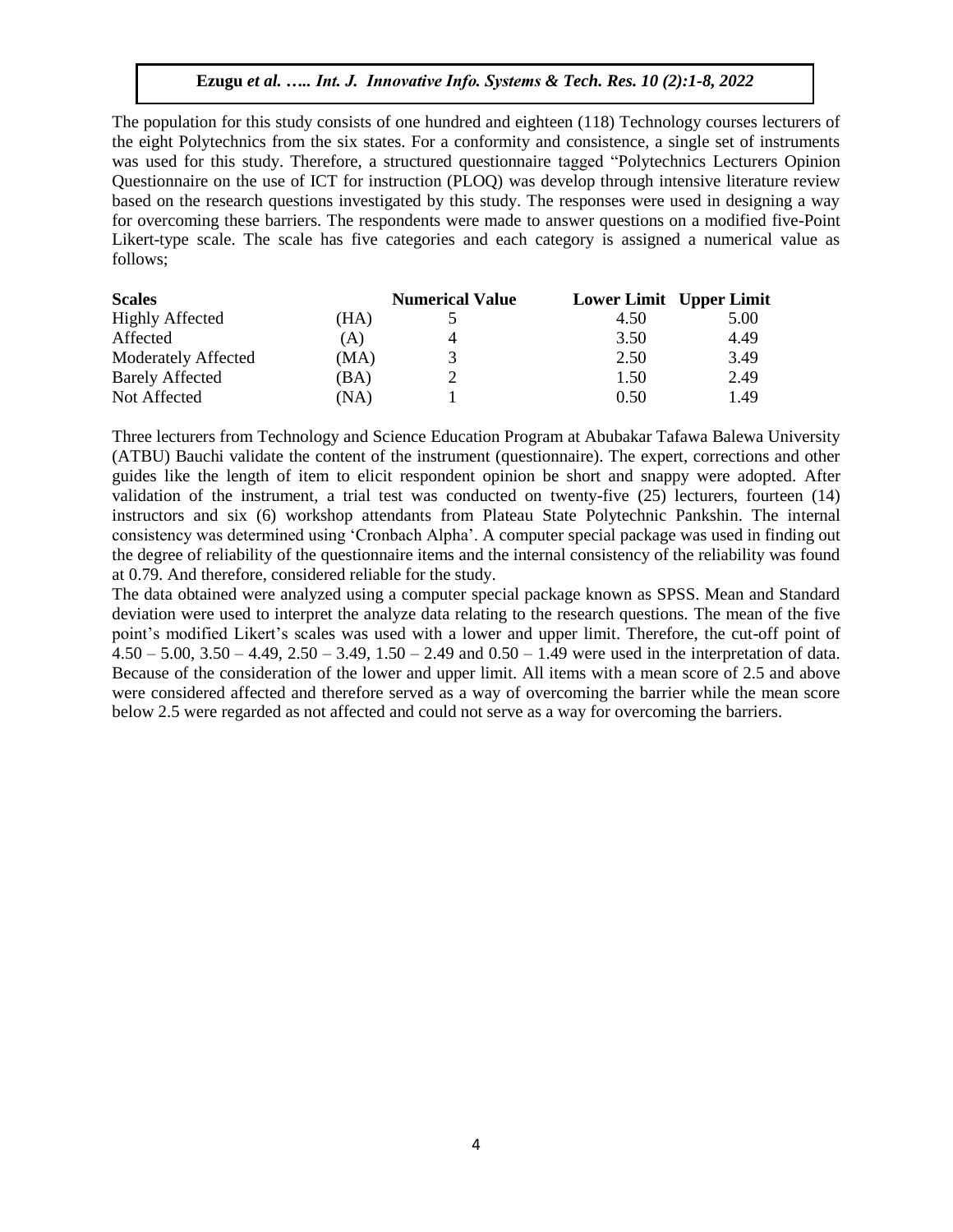#### **RESULTS**

The results of data analysis for this study are presented as follows;

**Research Question 1:** *To what extent do lecturers' skills in the use of ICT for instructional purposes affect teaching and learning in Polytechnics in North East* Nigeria?

**Table1: Mean and Standard Deviation of Responses of Lecturers on the extent to which lecturers' skills in the use of ICT for instructional purposes affect teaching and learning in Polytechnics in North East Nigeria**

| S/No.        | Items on skills effect                                                                                                                       | $X_{L}$ | SD <sub>L</sub> | $X_{GI}$ | <b>REMARKS</b>              |
|--------------|----------------------------------------------------------------------------------------------------------------------------------------------|---------|-----------------|----------|-----------------------------|
| $\mathbf{1}$ | Inability to use spreadsheet programs to compile chart<br>data for instructional purpose.                                                    |         | 0.68            | 3.98     | Affected                    |
| 2            | Inability of lecturers to use word processing programs to<br>complete written tasks in a timely manner.                                      |         | 0.67            | 3.78     | Affected                    |
| 3            | Inability to use database programs to create tables, store<br>and retrieve data, and query data.                                             | 3.62    | 0.70            | 3.57     | Affected                    |
| 4            | Inability to use electronic presentation software to create<br>and give electronic presentations by lecturers.                               | 3.86    | 0.67            | 3.80     | Affected                    |
| 5            | Inability to navigate the World Wide Web and search<br>effectively for data on the Internet and use it for<br>instruction.                   | 3.89    | 0.66            | 3.84     | Affected                    |
| 6<br>7       | Inability to design, create, and maintain a rightful<br>instructional procedure.<br>Inability to operate a digital camera and understand how | 3.88    | 0.67            | 3.81     | Affected                    |
|              | digital imagery can be used for instruction.                                                                                                 | 3.91    | 0.67            | 3.84     | Affected                    |
| 8            | Technology Education lecturer's possession of good<br>knowledge on the basics of computer networks and                                       |         |                 |          |                             |
|              | understanding how their school network works.                                                                                                | 4.02    | 0.64            | 4.03     | Affected                    |
| 9            | Lack of Network knowledge applicable to the use of ICT                                                                                       | 2.79    | 0.92            | 2.77     | Moderately<br>Affected      |
| 10           | Inability to download software from the web and major<br>sites that can be used for their instruction purpose.                               |         |                 |          |                             |
| 11           | Inability to use WebCT or electronic board teaching skills                                                                                   | 3.81    | 0.68            | 3.73     | Affected                    |
|              | to teach their students.                                                                                                                     | 3.81    | 0.67            | 3.73     | Affected                    |
| 12           | Inability to use a video conferencing classroom for                                                                                          |         |                 |          |                             |
| 13           | teaching<br>Inability to communicate and participate in collaborative                                                                        | 3.81    | 0.67            | 3.74     | Affected                    |
|              | networks via the internet.                                                                                                                   | 2.99    | 0.97            | 2.96     | Moderately<br>Affected      |
| 14           | Inability of Lecturers in Technology Education to handle<br>the computers and their peripheral devices for their<br>instruction              | 3.79    | 0.72            | 3.69     | Affected                    |
| 15           | Inability of a lecturer to provide feedback on a document<br>through a web-based document application.                                       |         |                 |          |                             |
|              | <b>GRAND MEAN</b>                                                                                                                            | 3.85    | 0.67<br>3.67    | 3.80     | Affected<br><b>Affected</b> |
|              |                                                                                                                                              |         |                 |          |                             |

**Note: XL = Lecturers' Mean Score, SDL = Lecturers' Standard deviation and XGI = Grand Mean per Item** 

It is clear that table 1 above shows that the respondents have a common view with a mean response of 3.60 – to – 3.98 that skills have moderate effect on lecturers' use of ICT for instructional purposes. However, Technology Education lecturer's possession of good knowledge on the basics of computer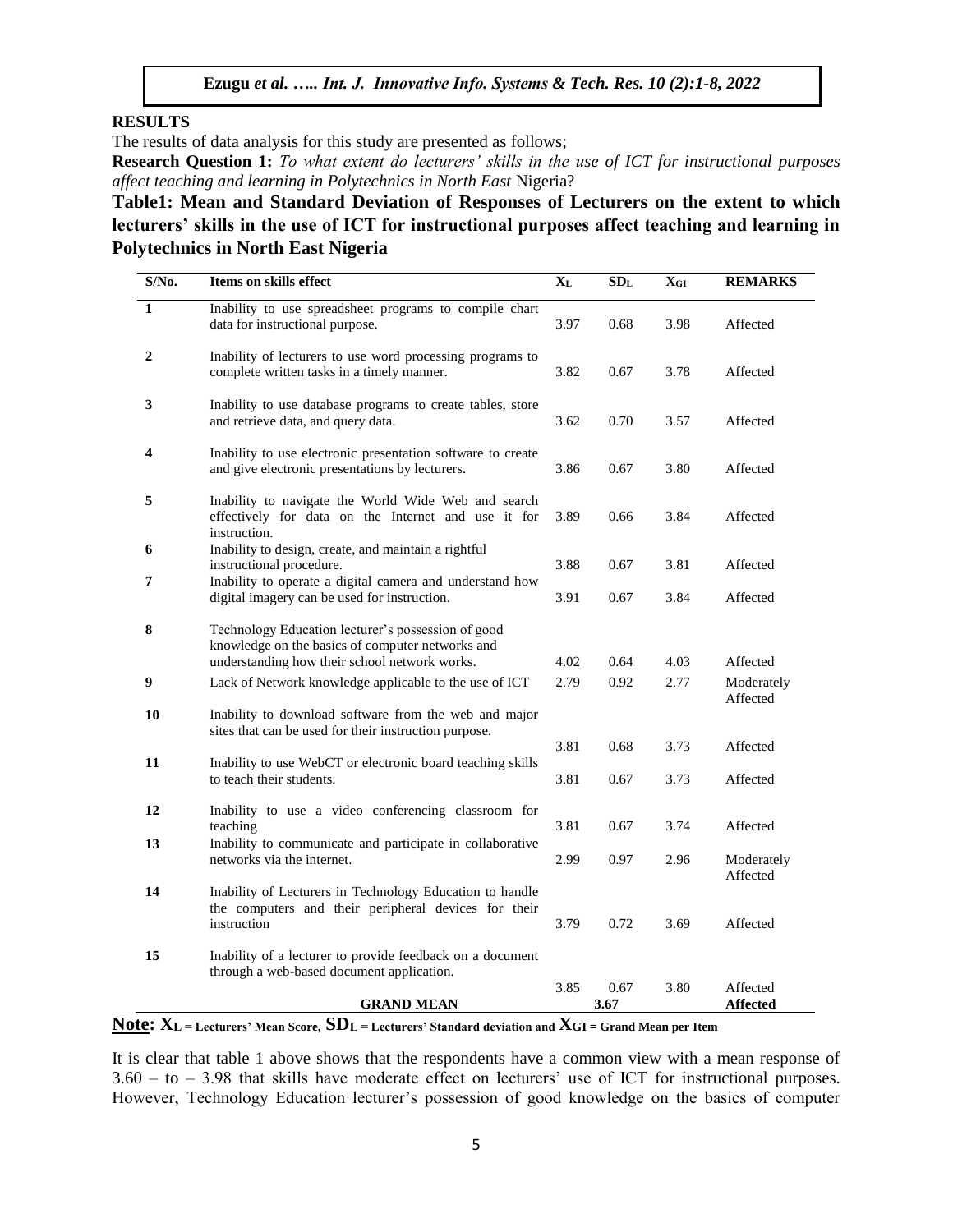networks with a grand mean per item 4.03 is affecting lecturer's skills in the use of ICT. The responses indicate that, lecturer's inability to communicate and participate in collaborative networks via the internet and Lack of Network knowledge applicable to the use of ICT with a grand mean per item response of 2.96 and 2.77 were moderately affecting the lecturer's use of ICT for their instructional purposes. The standard deviation of  $0.52 - t_0 - 0.99$  of the respondents did not vary on the extent to which lecturer's skills affect the use of ICT for instructional purposes. With a grand mean of 3.67, all the respondents were of the opinion that, lecturer's level of skills affects the use of ICT for instructional purposes in the North East Nigerian Polytechnics.

**Research Question 2:** *To what extent does access to ICT facilities affect their use for instructional purposes in Polytechnics in North Eastern Nigeria?*

|                  | TC I Tachities affect their use for instructional purposes in Polytechnics in North Eastern Ni |         |                 |                          |                 |
|------------------|------------------------------------------------------------------------------------------------|---------|-----------------|--------------------------|-----------------|
| $S/N0$ .         | <b>Items on Access to ICT</b>                                                                  | $X_{L}$ | SD <sub>L</sub> | $\mathbf{X}_{\text{GI}}$ | <b>REMARKS</b>  |
| 1                | Lack of adequate incentives to access ICTs                                                     |         |                 |                          |                 |
|                  | for instructional procedures                                                                   | 3.81    | 0.69            | 3.73                     | Affected        |
| 2                | Lack of ICT infrastructure for linking formal                                                  |         |                 |                          |                 |
|                  | and informal learning contexts                                                                 | 4.04    | 0.66            | 4.07                     | Affected        |
| 3                | Power failure to use ICT for instruction in                                                    |         |                 |                          |                 |
|                  | Nigerian Polytechnics                                                                          | 3.84    | 0.68            | 3.79                     | Affected        |
| 4                | High cost of acquisition of ICT facilities                                                     | 3.81    | 0.67            | 3.76                     | Affected        |
| 5                | The limited computers available are outdated                                                   |         |                 |                          |                 |
|                  | and obsolete for the use of ICT for                                                            | 3.81    | 0.68            | 3.76                     | Affected        |
|                  | instruction                                                                                    |         |                 |                          |                 |
| 6                | Lack of internet connectivity in the computer                                                  |         |                 |                          |                 |
|                  | laboratories                                                                                   | 4.02    | 0.64            | 4.03                     | Affected        |
| 7                | Limited or poor internet connectivity in our                                                   | 3.82    | 0.67            | 3.77                     |                 |
|                  | schools                                                                                        |         |                 |                          |                 |
| 8                | Lack of periodical maintenance as well as                                                      |         |                 |                          |                 |
|                  | accessibility of the computers and their                                                       |         |                 |                          |                 |
|                  | peripheral devices                                                                             | 3.83    | 0.69            | 3.79                     | Affected        |
|                  |                                                                                                |         |                 |                          |                 |
| $\boldsymbol{9}$ | Lack of provision for necessary                                                                |         |                 |                          |                 |
|                  | infrastructural support to use ICT for                                                         |         |                 |                          |                 |
|                  | instruction                                                                                    | 3.82    | 0.66            | 3.73                     | Affected        |
| 10               | Inability of private sector and civil society to                                               |         |                 |                          |                 |
|                  | ensure affordable and sustainable access to                                                    |         |                 |                          |                 |
|                  | ICT use                                                                                        | 3.81    | 0.67            | 3.76                     | Affected        |
| 11               | The cost of acquiring the computers, their                                                     |         |                 |                          |                 |
|                  | peripheral devices, installation and                                                           |         |                 |                          |                 |
|                  | maintenance                                                                                    | 3.81    | 0.67            | 3.78                     | Affected        |
| 12               | Lack of development of an integrated broad-<br>based model/strategy for accessing ICTs for     |         |                 |                          |                 |
|                  | e-education                                                                                    | 3.83    | 0.66            | 3.78                     | Affected        |
|                  |                                                                                                |         |                 |                          |                 |
| 13               | Lack of access to the use of ICT in                                                            |         |                 |                          |                 |
|                  | Polytechnics is placed on import of ICT<br>infrastructure,                                     | 3.80    | 0.69            | 3.70                     | Affected        |
| 14               | The cost of internet bundle and access to                                                      |         |                 |                          |                 |
|                  | internet facilities                                                                            | 3.81    | 0.68            | 3.73                     | Affected        |
| 15               | The high cost of hardware and software                                                         |         |                 |                          |                 |
|                  | applications                                                                                   | 3.88    | 0.67            | 3.91                     | Affected        |
|                  | <b>GRAND</b><br><b>MEAN</b>                                                                    |         |                 |                          | <b>AFFECTED</b> |
|                  | 3.78                                                                                           |         |                 |                          |                 |
|                  |                                                                                                |         |                 |                          |                 |

**Table 2: Mean and Standard Deviation of Responses of Lecturers on the extent to which access to ICT facilities affect their use for instructional purposes in Polytechnics in North Eastern Nigeria**

**Note: XL = Lecturers' Mean Score, SDL = Lecturers' Standard deviation and XGI = Grand Mean per Item**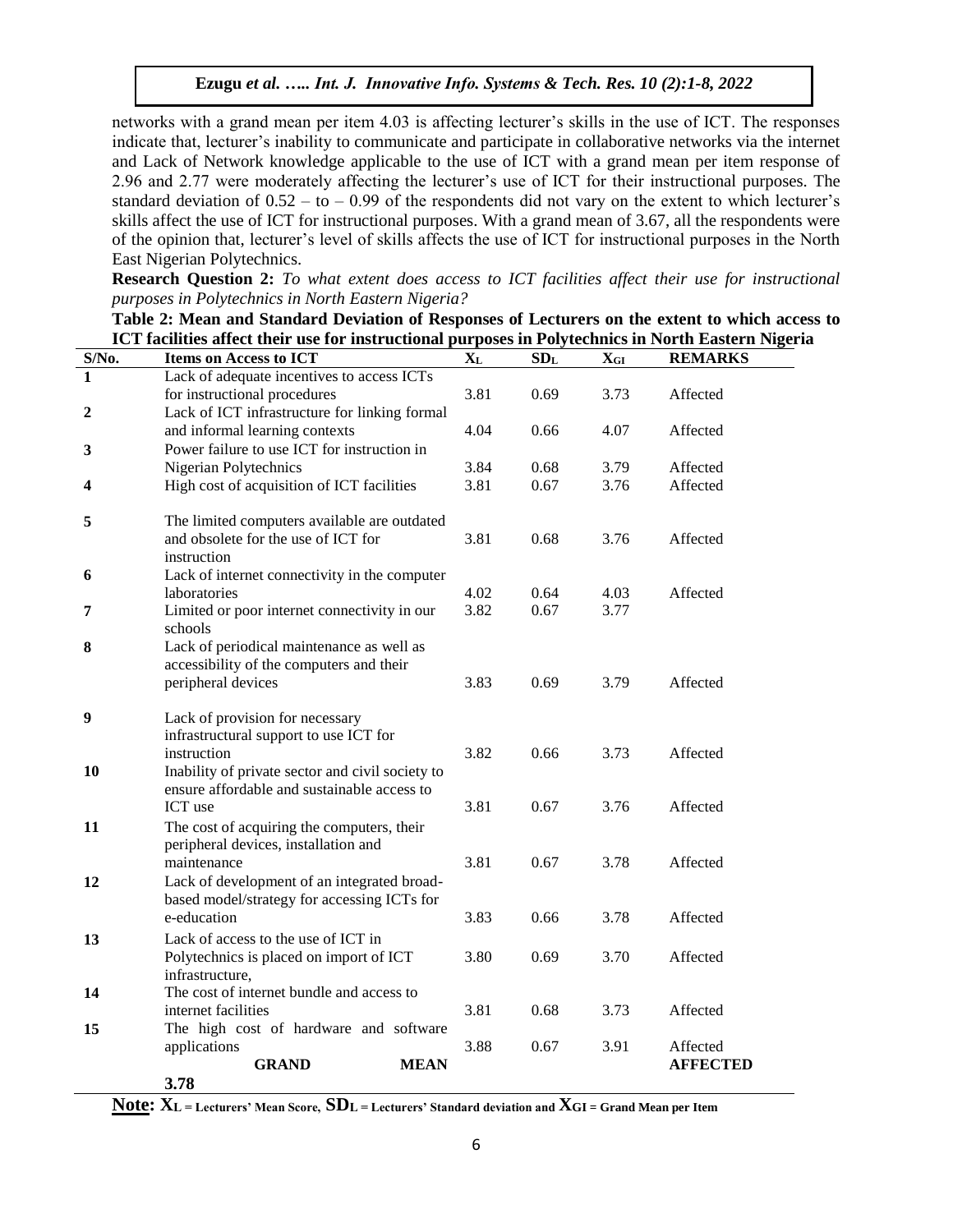From the data analysis on table 4.5, lack of ICT infrastructure for linking formal and informal learning contexts with a grand mean per item response of 4.07 and Lack of internet connectivity in the computer laboratories with a grand mean per item response of 4.03 has affected the access for the use of ICT by the Polytechnic lecturers. The standard deviation of the responses indicates a similar view of the respondents that lack of access to ICT facilities greatly affect its use by the Polytechnic lecturers. It is agreed by the respondents that due to high cost of acquisition of ICT facilities like the computers, their peripheral devices, installation and maintenance with a grand mean per item response of 3.76 and 3.78 has affected the use of ICT by the Polytechnics lecturers. Above all the grand mean of 3.78 indicates respondents that, access to ICT facilities has affected its use by the Nigerian Polytechnics.

## **Findings of the study**

The major findings of this study are presented as follows:

On the extent of lecturers' skills in the use of ICT for instructional purposes it was find out that,

- 1. Technology Education lecturer's possession of good knowledge on the basics of computer networks, is highly affecting lecturer's skills
- 2. Lecturer's in ability to communicate and participate in collaborative networks via the internet
- 3. Lack of Network knowledge applicable to the use of ICT affects lecturer's skills moderately
- 4. lecturer's level of skills affects the use of ICT for instructional purposes in the North Eastern Nigerian Polytechnics.

On the extent does access to ICT facilities it was found that;

- 1. lack of ICT infrastructure for linking formal and informal learning contexts affect the use of ICT
- 2. Lack of internet connectivity in the computer laboratories affected the use of ICT
- 3. lack of access to ICT facilities greatly affect its use by the Polytechnic lecturers
- 4. high cost of acquisition of ICT facilities like the computers, their peripheral devices, installation and maintenance affect the use of ICT

The data analysis for research question one, on the extent of lecturers' skills in the use of ICT for instructional purposes shows that, technology Education lecturer's possession of good knowledge on the basics of computer networks, is highly affecting lecturer's skills. This finding is in support of the assertion of Kaarakainen, Kivinen, & Vainio. (2018). On the Performance-based testing for ICT skills assessing: a case study of students and teachers' ICT skills in Finnish schools. That when examining ICT skill levels, the accuracy of assessment is one of the key issues to address. They lay emphasis that to date, ICT skill assessment is based mainly on self-reports and subjective evaluations. This assertion makes it a reality that, in order to diminish the ICT skill gap interventions using formal education are urgently needed and this will overcome how skills level by the lecturers will affect the use of ICT in Nigerian Polytechnics.

The data analysis for research question five on the extent to which access to ICT facilities affect ICT use shows that, lack of ICT infrastructure for linking formal and informal learning contexts affect the use of ICT, lack of access to ICT facilities greatly affect its use by the Polytechnic lecturers, Lack of internet connectivity in the computer laboratories affected the use of ICT and high cost of acquisition of ICT facilities like the computers, their peripheral devices, installation and maintenance affect the use of ICT is in support of Aramide, Ladipo, & Adebayo (2015) on a demographic variables and ICT access as predictors of Information Communication Technologies' usage among science teachers in federal unity schools in Nigeria. The work agree of accessibility was found to contribute more to ICT use among the science teachers than location of ICT access.

# **CONCLUSION**

It is pertinent to note that, institutional training should aim to equip students with useful skills to improve their knowledge and capabilities in their chosen fields. Therefore, Technology Education lecturer's possession of good knowledge on the basics skills of computer networks is a key to the reductions of the barriers to the use of ICT for instructional purposes in Nigerian Polytechnics. An implication of encouraging Polytechnics lecturers to master/acquire some rudiment skills for the use of ICT for instructional purposes described previously were achieved through technology-focused training. Based on